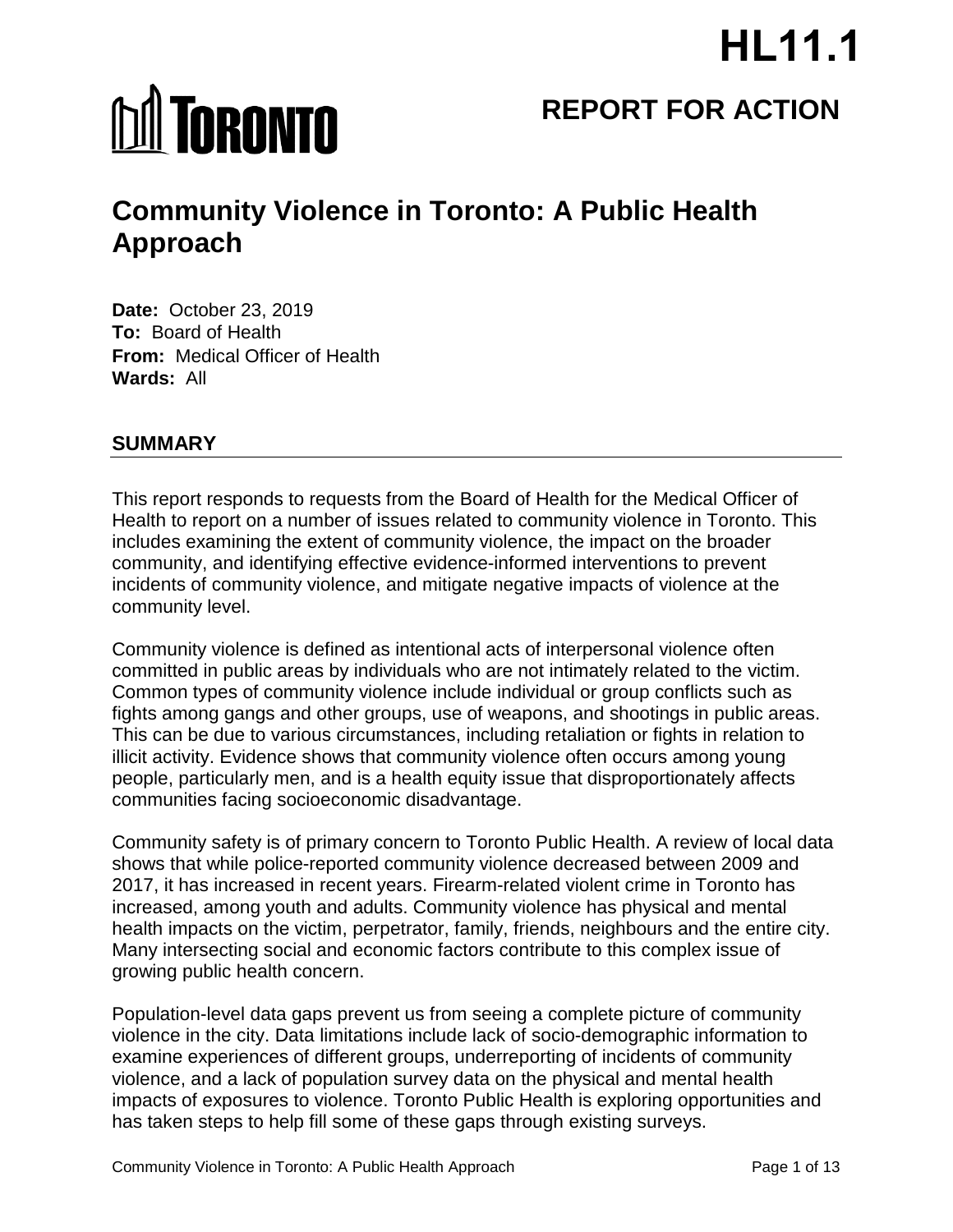#### **RECOMMENDATIONS**

The Medical Officer of Health recommends that:

1. The Board of Health request the Medical Officer of Health to work with the Deputy City Manager, Community and Social Services, to identify, collect, and review data on the impacts of community violence for appropriate action by Toronto Public Health and other City Divisions.

2. The Board of Health request the Medical Officer of Health to work with the Executive Director, Social Development, Finance and Administration, to inform the Community Safety and Well-Being Plan by bringing a public health perspective and identifying other relevant issues.

3. The Board of Health request the Medical Officer of Health to work with the General Manager, Children's Services, and the Executive Director, Social Development, Finance and Administration, on including a child and youth component in the Community Safety and Well-Being Plan and engaging children and youth in the development process.

4. The Board of Health urge the provincial government to adopt Bill 129, An Act to amend the Health Insurance Act and the Health Protection and Promotion Act in respect of addressing gun violence and its impacts, which will increase access to hospital-based violence interventions and affordable trauma-informed mental health supports to individuals exposed to violence.

5. The Board of Health urge the provincial government to ban the sale of handgun ammunition in the City of Toronto, consistent with City Council's decision in June 2019 on Item EX6.7, City Powers to Regulate Firearms and Ammunition and Update on Related Initiatives.

6. The Board of Health urge the federal government to prohibit the availability, sale, possession, and use of handguns, assault rifles and semi-automatic firearms in Canada, consistent with City Council's decision in June 2019 on Item EX6.7, City Powers to Regulate Firearms and Ammunition and Update on Related Initiatives.

7. The Board of Health encourage the federal government to identify and assess criteria for addressing the social determinants of health in applications for projects funded through its National Crime Prevention granting program/strategy.

8. The Board of Health request Statistics Canada to collect representative data on the exposure to community violence at the municipal level through their national surveys, including the Canadian Community Health Survey and the Canadian Health Survey on Children and Youth, to enable the analysis of the health and other impacts of community violence.

9. The Board of Health forward this report to the Toronto Police Services Board, all Toronto school boards, the Toronto Region Board of Trade, Public Health Ontario, the Ontario Association of Chiefs of Police, the Canadian Association of Chiefs of Police,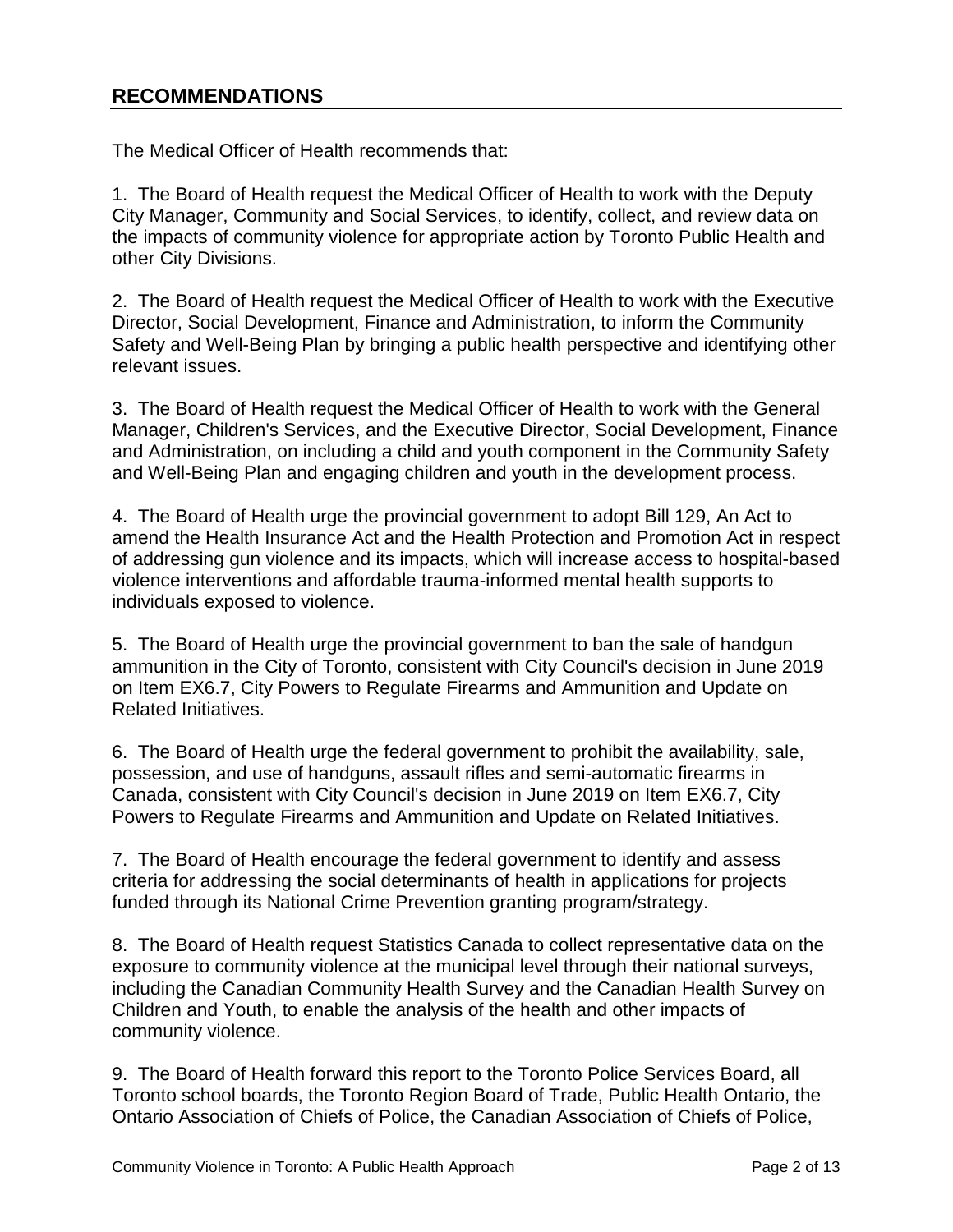the provincial Ministers of the Solicitor General, the Attorney General, Children, Community and Social Services, Education, Health, and Economic Development, Job Creation and Trade, and the federal Ministers of Border Security and Organized Crime Reduction, Public Safety Canada and Emergency Preparedness, Health, and Families, Children and Social Development.

#### **FINANCIAL IMPACT**

There is no financial impact resulting from the adoption of the recommendations in this report.

#### **DECISION HISTORY**

On July 23, 2018, City Council requested that Social Development, Finance and Administration, in consultation with Toronto Public Health, work with relevant community partners, Toronto Community Housing Corporation, and the Toronto Police Services Board, to ensure access to a range of support services and programs for those who experience violence; and Toronto Public Health, Children Services, and Social Development, Finance and Administration work together to ensure that anti-violence initiatives benefit children 9 to 14 years old.

<http://app.toronto.ca/tmmis/viewAgendaItemHistory.do?item=2018.CC44.14>

On July 16, 2018, the Board of Health received an update from the Medical Officer of Health on the proposed research approach to assess community violence. <http://app.toronto.ca/tmmis/viewAgendaItemHistory.do?item=2018.HL28.6>

On March 5, 2018, the Board of Health recognized exposure to community violence as a social determinant of health and requested that the Medical Officer of Health examine exposure to community violence, its physical and mental health impacts in Toronto, identify programs to mitigate impacts; and continue to work with Social Development, Finance and Administration and affected communities to identify effective approaches for the City of Toronto.

<http://app.toronto.ca/tmmis/viewAgendaItemHistory.do?item=2018.HL25.6>

#### **COMMENTS**

Toronto Public Health (TPH), in collaboration with Social Development, Finance and Administration (SDFA), the city's lead division for community violence, in response to direction from the Board of Health, reviewed exposure to community violence in Toronto, its health impacts, mitigation strategies, as well as violence interruption and prevention strategies. This report reviews the findings and provides recommendations to respond to this challenging set of issues.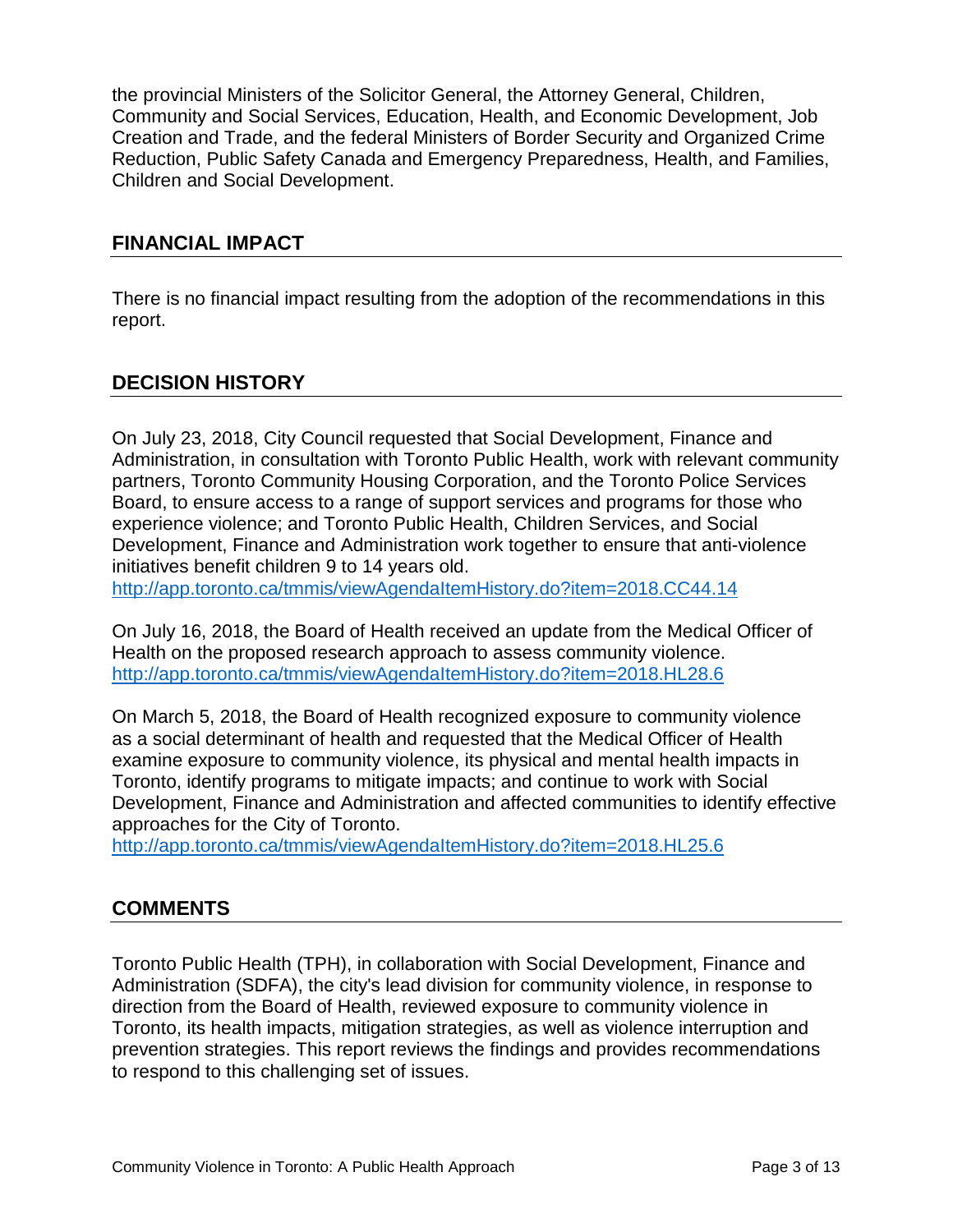#### **Community Violence**

<span id="page-3-2"></span><span id="page-3-1"></span><span id="page-3-0"></span>Community violence is defined as intentional acts of interpersonal violence often committed in public areas by individuals who are not intimately related to the victim (i.e., excludes intimate partner violence, child abuse or elder abuse).<sup>[1](#page-10-0),[2](#page-10-1),[3,](#page-10-2)[4,](#page-10-3)[5](#page-10-4)</sup> Conflict can also take place online.<sup>[6](#page-10-5)</sup> Common types of community violence include individual or group conflicts such as fights among gangs and other groups, use of weapons, and shootings in public areas. This can be due to various circumstances, including retaliation or fights in relation to illicit activity. Evidence shows that community violence often occurs among young people, particularly men, and is a health equity issue that disproportionately affects communities facing socioeconomic disadvantage.<sup>2,[3,](#page-3-1)[4](#page-3-2)</sup>

#### **A Public Health Approach to Addressing Community Violence**

Community safety is of primary concern to TPH. Community violence has physical and mental health impacts on the victim, perpetrator, family, friends, neighbours and the entire city. Many intersecting social and economic factors contribute to this complex issue of growing public health concern.

Toronto Public Health continues to work within our mandate and collaboratively with the city's lead division for community violence, SDFA, on this important area. Our role includes examining the root causes of community violence and identifying evidencebased prevention strategies to improve child development outcomes and strengthen families; youth leadership and resiliency programs; a comprehensive school health strategy that includes mental health promotion; supporting local community safety groups; and provision of psychological first aid support following a traumatic community event.

<span id="page-3-4"></span><span id="page-3-3"></span>A public health approach, focusing on the social determinants of health and equity, is recognized as an effective way to help prevent community violence.<sup>[2,](#page-3-0)[4,](#page-3-2)[7](#page-10-6),[8](#page-10-7),55</sup> This approach includes:

- monitoring and assessing the extent of the problem and who is most affected;
- understanding its consequences;
- identifying its causes and risk and protective factors;
- using evidence-informed strategies to address the causes, risk and protective factors; and
- identifying data and research needs to inform actions.<sup>[2,](#page-3-0)[8,](#page-3-3)55</sup>

Community violence is a complex issue that requires a range of expertise and collaboration across sectors and the community.<sup>[2,7,](#page-3-4)8</sup> This approach aligns with the Foundational and Injury Prevention Standards in the Ontario Public Health Standards (OPHS), that identifies the need to address violence.

#### **Community Violence Exposure and Immediate Health Impacts in Toronto**

<span id="page-3-5"></span>People can be exposed to community violence directly as a victim or perpetrator, and indirectly by knowing people affected; as a witness; or as a resident of a community experiencing violence.[9,](#page-10-8)[10](#page-10-9),[11](#page-10-10)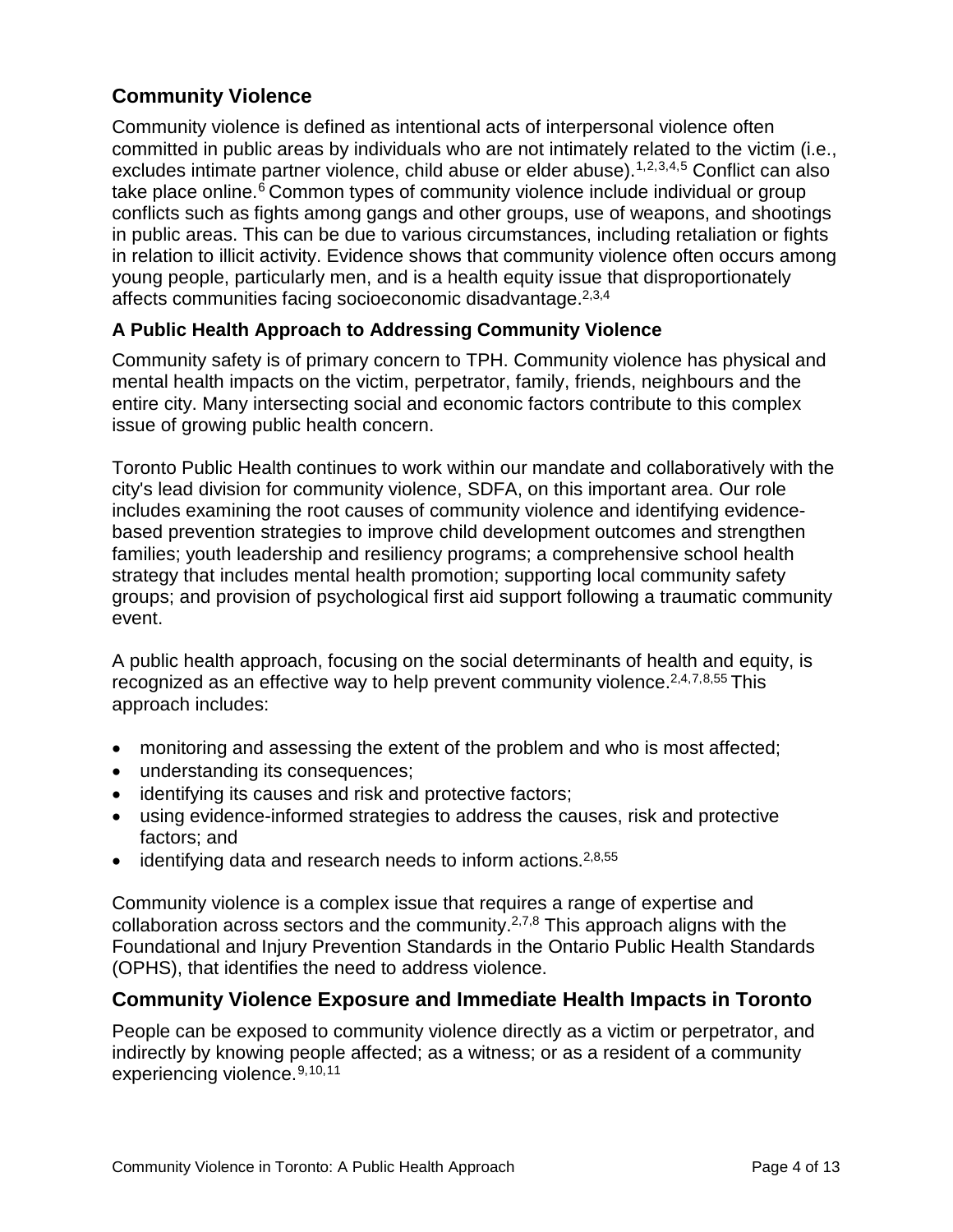Toronto Public Health examined the extent of direct exposure to community violence and groups that are most affected using Statistics Canada data of police-reported violent crimes and homicides (see Attachment 1). This analysis shows that while policereported community violence decreased between 2009 and 2017, it has increased in recent years (i.e. by 14 percent between 2014 and 2017). Two recent studies that examined Toronto homicide rates from 2004 to 2014 among Black residents and Somali-Canadian youth, respectively, found that community violence in Toronto is racialized; it disproportionately affects young Black males, in particular young Somali-Canadians.<sup>[12](#page-10-11),[13](#page-10-12)</sup>

<span id="page-4-1"></span><span id="page-4-0"></span>Toronto Public Health also examined the impacts of violence more broadly using Statistics Canada and emergency department visit data. These data include community violence as well as violent crime involving intimate partners or family. This analysis shows an increase in the rate of firearm-related crime in Toronto between 2013 and 2017, where the rate more than doubled for youth and adults. It also identifies some of the health impacts of violent crime; for example, between 2004 and 2017 there were about 102,000 emergency department visits for assault-related injuries and 1,133 visits for a firearm-related injury in Toronto.

Currently, there is very little local population-level data available on the health impacts among those who are indirectly exposed to community violence (e.g., witnessing a violent crime or residing in a violent community). Available local research with Toronto residents at higher risk of experiencing community violence found that about one in three participants had witnessed a community violence incident,  $14,15$  $14,15$  and about 3 in 4 participants knew at least one victim of community violence.<sup>13</sup>

#### **Residual Health, Social, and Economic Impacts of Community Violence**

Aside from hospital visits and Vital Statistics, there is very little population-level data examining the range of public health impacts of community violence in Toronto. Studies from other jurisdictions show a range of negative impacts from community violence such as high blood pressure, posttraumatic stress, altered activity patterns due to fear, behavioural, emotional and learning problems among children and youth, reduced educational achievement that limit future economic success; and negative effects on the economic well-being of neighbourhoods. [9,](#page-3-5)[16](#page-10-15),[17,](#page-10-16)[18](#page-10-17),[19;](#page-10-18)[20](#page-10-19) [21](#page-10-20),[22](#page-10-21) [23](#page-10-22),[24](#page-10-23),[25,](#page-11-0)[26](#page-11-1)

Community violence also places a significant economic burden on society. The cost of violent crime victimization that occurred in Canada in 2009 (excluding intimate partner violence) was estimated as at least \$12.7 billion.<sup>27</sup> A Toronto-based study, estimated a \$1.74 million cost per offender over a 15-year period in criminal justice costs involving both victims and offenders.<sup>[28](#page-11-3)</sup>

Toronto Public Health summarized existing local research that captures the impact of community violence on Toronto residents and communities that are most at risk. See Attachment 2 for this summary.

#### **Root Causes of Community Violence**

The root causes of community violence include intersections between: poverty; racism, racial/ethnic and gender inequities. Causes also include discriminatory and stigmatizing educational practices, such as zero tolerance; counterproductive criminal justice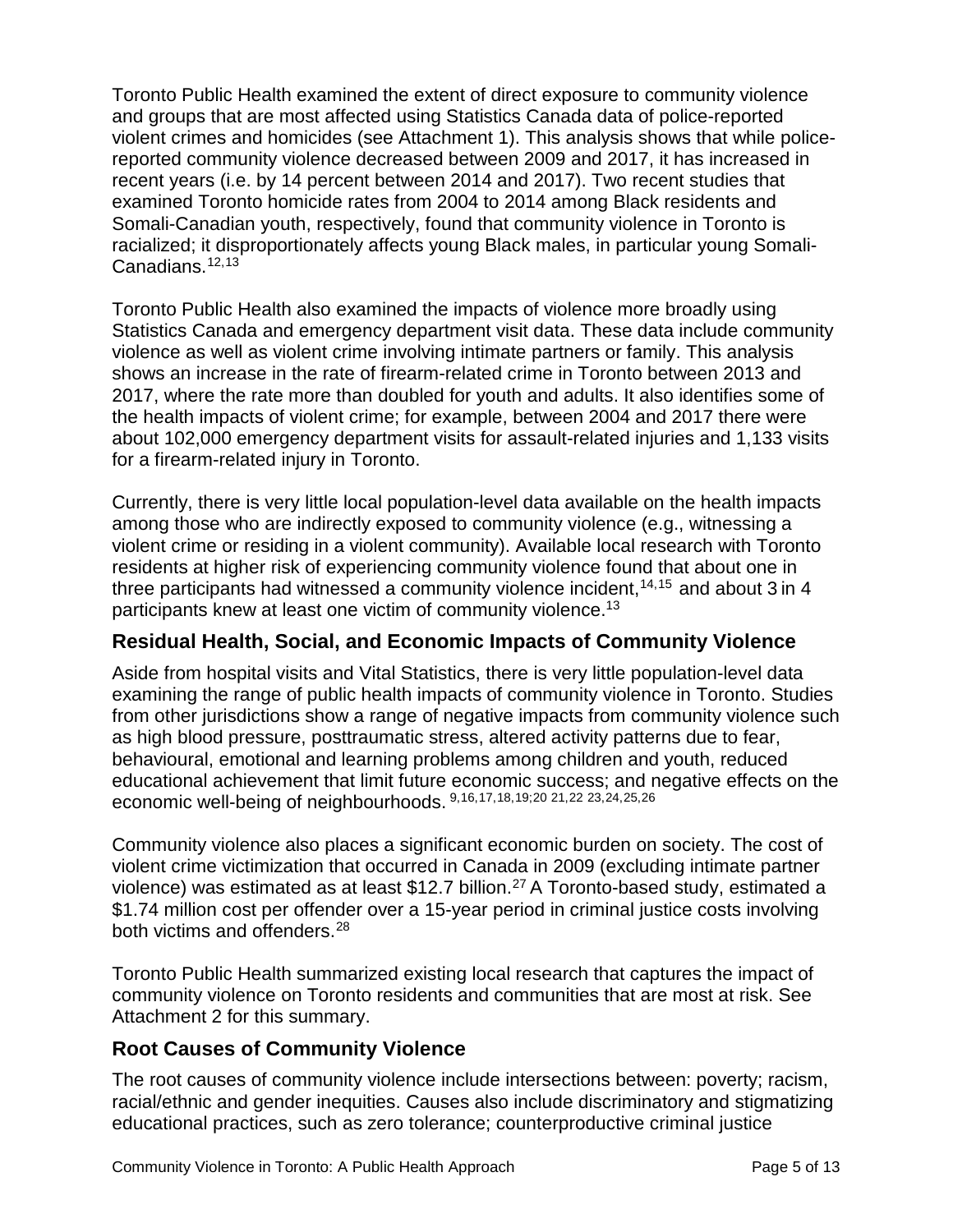<span id="page-5-0"></span>policies, including over-incarceration; lack of economic opportunity; and broader societal norms that support violence.<sup>[2,4,](#page-3-2)[29](#page-11-4)</sup> Conversely, social and economic inclusion and intolerance of violence are some of the structural factors that contribute to safe environments. 2[,4,](#page-3-2)[29](#page-5-0)

<span id="page-5-3"></span><span id="page-5-2"></span><span id="page-5-1"></span>In Toronto, these root causes are demonstrated by the following: [30](#page-11-5),[31,](#page-11-6)[32](#page-11-7),[33](#page-11-8),[34,](#page-11-9)[35](#page-11-10),[36,](#page-11-11)[37,](#page-11-12)[38](#page-11-13)

- Income inequality which is increasing at a faster rate in Toronto than provincial and national averages. Poverty and unemployment also disproportionately affect racialized residents, and in particular, Black residents.<sup>[30](#page-5-1)[,31](#page-5-2)[,36](#page-5-3)</sup>
- Black residents have an unemployment rate of 12 percent, nearly double the provincial rate. [36](#page-5-3)
- Black residents are overrepresented in the child welfare system,  $39,40$  $39,40$  and in suspensions, academic streaming, and early leaving from high school. [41](#page-11-16)
- Black residents are overrepresented in police street checks and serious confrontations (use of force/shootings) with the police.<sup>[42](#page-11-17)</sup>

Perceptions of social injustice due to racial discrimination are also associated with an increased likelihood of violence-related behaviours. 42,[43](#page-11-18) Local researchers indicate that the lack of attention to the mental health needs of Black youth coupled with other social and economic inequities contribute to self-stigmatization and the perpetuation of community violence.<sup>12,[13](#page-4-0)</sup>

#### **Risk and Protective Factors - The Role of Trauma**

Different pathways create the conditions that can either increase or reduce the risks for community violence in society[.2,](#page-3-0)[3](#page-3-1)[,4](#page-3-2) Table 1 in Attachment 3 describes potential risk and protective factors at the societal, community, interpersonal, and individual level.

<span id="page-5-5"></span><span id="page-5-4"></span>There is growing evidence that the experience of trauma, and early trauma as a result of Adverse Childhood Experiences (ACEs), is an important pathway. Material deprivation, exposure to violence in the home, and repeated exposure to community violence are considered ACEs.<sup>[44,](#page-11-19)[45](#page-11-20),[46](#page-11-21)</sup> Adverse Childhood Experiences (ACEs) negatively impact brain development and are associated with many poor health and mental health outcomes across the lifespan, such as substance use, broken relationships, self-injury, depression, anxiety, or post-traumatic stress disorder. [45,](#page-5-4)[47](#page-11-22) If undiagnosed or untreated, these outcomes can place traumatized individuals on a negative life trajectory. It can affect their social and economic opportunities and create risks of victimization or violent behaviour, thus perpetuating the cycle of violence and trauma. [46,](#page-5-5)[47](#page-5-6)

#### <span id="page-5-6"></span>**Interventions to Prevent and Mitigate Impacts of Community Violence**

A public health approach to address community violence recognizes the need for multisectoral collaboration to address structural root causes and reduce risks and boost protective factors in a variety of different settings (e.g., home, school, and neighbourhoods). A public health approach emphasizes preventing violence from occurring in the first instance and providing interventions for populations that are most vulnerable to community violence. Measures are also needed to support people engaged in or affected by community violence, including supporting previous offenders to re-enter society after incarceration to help break the cycle of trauma and violence.<sup>2,[3](#page-3-1)[,4](#page-3-2)</sup>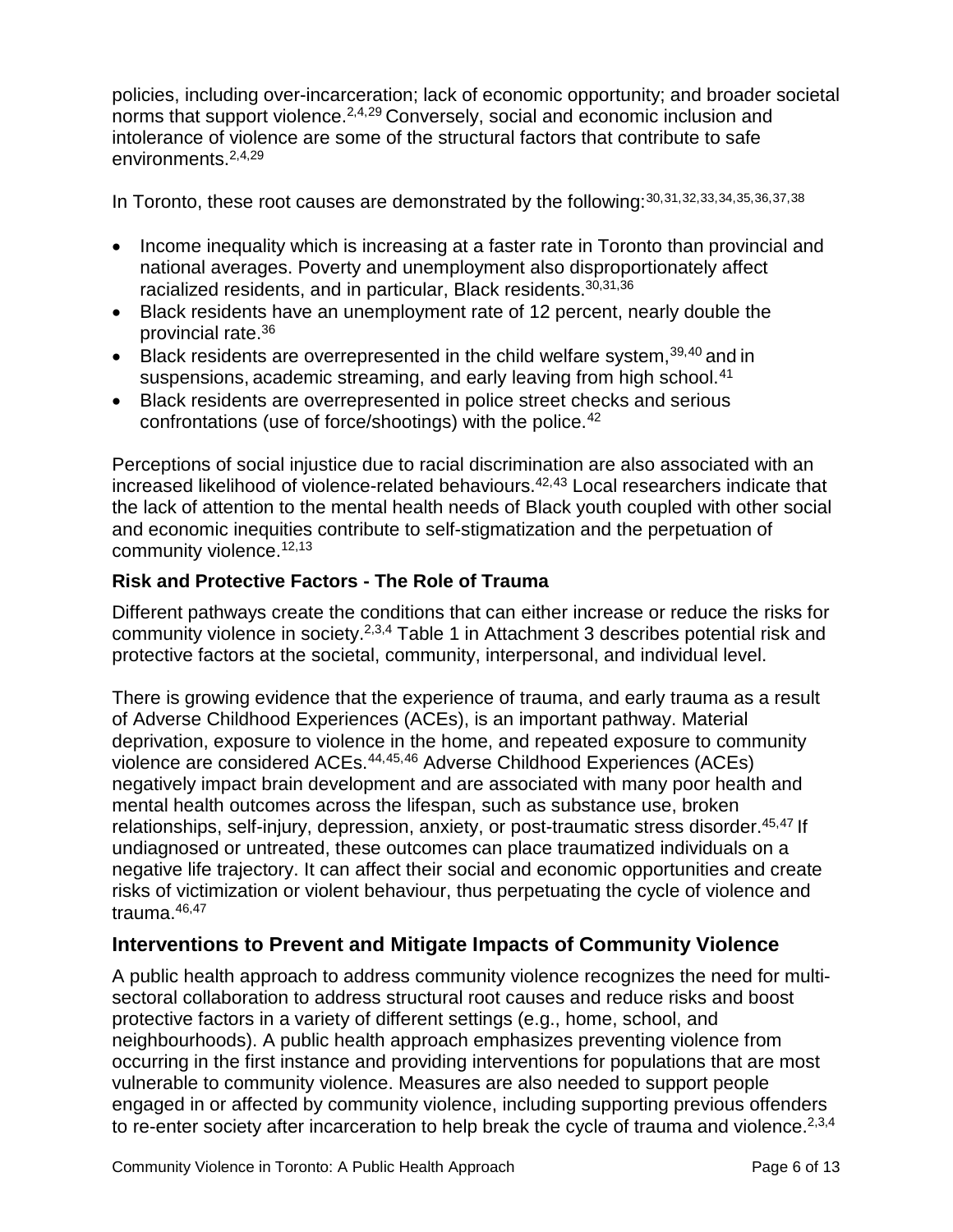Evidence indicates that several types of strategies and approaches can help prevent and mitigate the impacts of community violence including:

- Creating protective environments at the community and societal level, such as reducing economic inequality and concentrated poverty, limiting access to guns and alcohol, and reducing societal tolerance of violence; [2,](#page-3-0)[48](#page-12-0),[49,](#page-12-1)[50,](#page-12-2)[51](#page-12-3)
- <span id="page-6-2"></span><span id="page-6-1"></span><span id="page-6-0"></span>• Supporting healthy child development through culturally appropriate parenting and quality early childhood programs; [2,](#page-3-0)[48,](#page-6-0)[52](#page-12-4),[53](#page-12-5)
- Strengthening life and social skills of youth through school-based and other social development strategies; [48,](#page-6-0)[52,](#page-6-1)[53](#page-6-2)
- Connecting youth to caring adults and activities;  $48,52,53$  $48,52,53$  $48,52,53$  and
- Therapeutic approaches (e.g. cognitive behavioural therapy; trauma-informed care) that intervene with juvenile and adults offenders.<sup>52,[53,](#page-6-2)[54](#page-12-6)</sup>

Given the evidence related to access to guns, this report recommends that the Board of Health urge the federal government to place limits on the supply of and access to firearms (handguns, assault rifles and semi-automatic firearms). It also recommends the Board of Health urge the provincial government to ban the sale of ammunition in the City of Toronto.

Toronto Public Health explored the most recent research evidence on specific interventions intended to prevent or mitigate the harms of community violence. These reviews identified that there is limited high quality evidence on this area. Key findings from the review of specific interventions can be found in Attachments 4 and 5. A summary of a rapid assessment of the evidence of violence interruption models is included in Attachment 6. Toronto Public Health and City partners will explore these findings to understand the implications for current and future programming.

#### **Current Work and Next Steps**

#### **Addressing data and research gaps**

Population-level data gaps prevent us from seeing a complete picture of community violence in the city. Data limitations include lack of socio-demographic information to examine experiences of different groups, underreporting of incidents of community violence, and a lack of population survey data on the physical and mental health impacts of exposures to violence. Access to more comprehensive data will inform decisions and efforts to address this complex issue.

Toronto Public Health is exploring opportunities and has taken steps to enhance local data through existing surveys. For instance, at the request of TPH, the Toronto District School Board (TDSB) has added questions to the 2019 Toronto School Climate Survey to capture more information on exposure to community violence, and will explore through upcoming consultations the feasibility and acceptability of including additional questions to their 2020/2021 Parent and Student Census. Toronto Public Health has also purchased a representative sample of Toronto students for the 2019 implementation of the [Ontario Student Drug Use and Health Survey](https://www.camh.ca/en/science-and-research/institutes-and-centres/institute-for-mental-health-policy-research/ontario-student-drug-use-and-health-survey---osduhs) (OSDUHS) which gathers information on indicators of community violence, physical and mental health, and service use.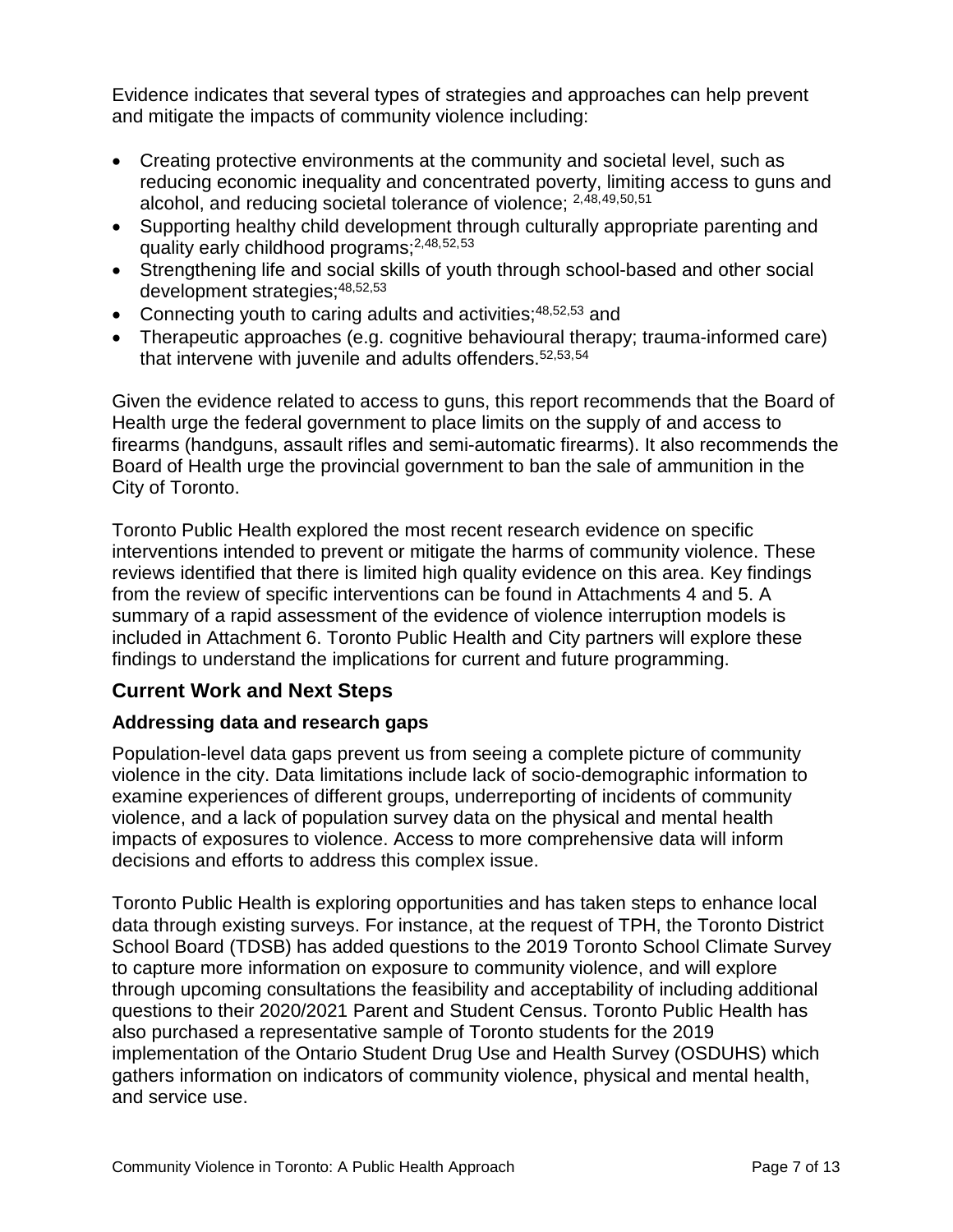This report also includes recommendations to facilitate the collection and assessment of more comprehensive data in this area. This includes requesting the Medical Officer of Health to work with the Deputy City Manager, Community and Social Services to identify, collect, and review data on the impacts of community violence, as well as requesting that Statistics Canada collect data on exposure to community violence at the municipal level via their national surveys (e.g., Canadian Community Health Survey and Canadian Health Survey on Children and Youth).

Consultations for this project also identified the need to examine the broader impacts of exposure to community violence, such as on employment, housing, use of community services, and neighbourhood economic vibrancy (see Attachment 7 for a summary of these consultations). This report also recommends the Board of Health encourage the federal government to identify and assess criteria for addressing social determinants of health in applications for projects funded through its National Crime Prevention granting program/strategy.

#### **Current and future action to reduce community violence**

#### *Prevention*

Toronto Public Health programs and services can help address the root causes that contribute to community violence in Toronto. Some examples include: home visits and parenting programs to support healthy child development and strengthen families; youth substance misuse prevention, leadership and resiliency programs; mental health promotion in communities across Toronto; and promotion of public policies to strengthen social determinants of health and reduce health inequities (e.g., safe, affordable housing, income security, harm reduction, and tighter gun control).

Community safety is of primary concern to TPH. We continue to work within our mandate and collaboratively with the city's lead division for community violence on this important area and will continue to identify and implement actions to contribute to the collective impact of aligned City initiatives*,* including the Toronto Poverty Reduction Strategy, the Toronto Action Plan to Confront Anti-Black Racism, and the Toronto Strong Neighbourhood Strategy.

Research evidence also supports the need to invest in supporting children and families early in life through culturally relevant parenting and quality early childhood programming, with emphasis on those in the most vulnerable circumstances. Adequate investment from all levels of government is needed to enhance current TPH/City programming (such as Nurse-Family Partnership, Healthy Babies Healthy Children high-risk home visits, Investing in Families, affordable high quality child care spaces, and EarlyON programs) to reach more children and families.

Toronto Public Health is participating in the City's Youth Services Review (YSR) which will include developing a Youth Outcomes Framework to provide consistency in planning and monitoring and identifying ways to improve service delivery for youth most vulnerable to serious crime and violence. Toronto Public Health will bring forward this project's findings and help inform potential YSR recommendations and the Youth Outcomes Framework.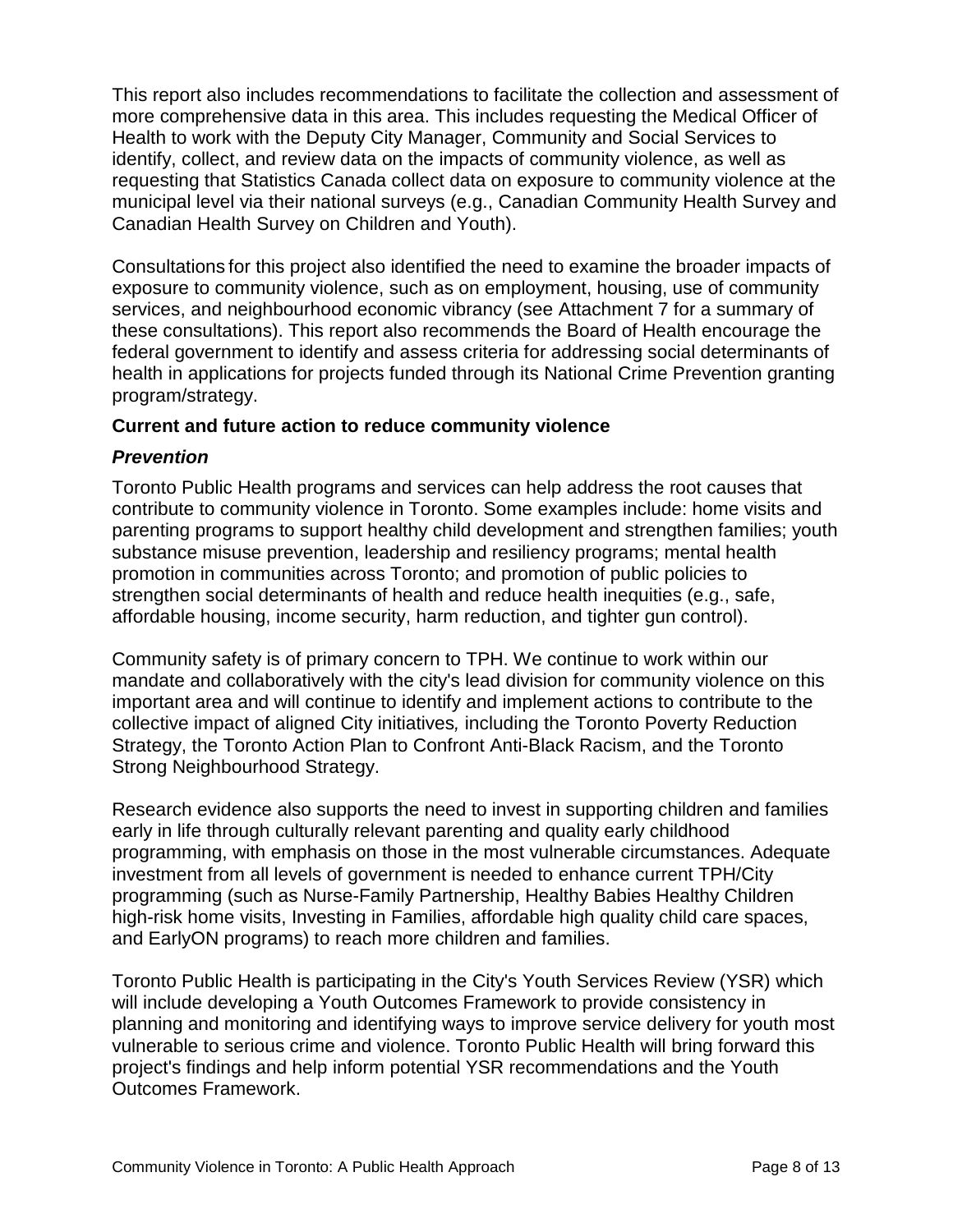This project's findings will also inform the City's Community Safety and Well-Being Plan (CSWB) led by the Social Development, Finance and Administration division (SDFA). The City is legislated to identify and prioritize risk factors, appropriate interventions and develop an outcomes framework to assess impact. As the CSWB Plan presents an opportunity for cross-sector collaboration that considers the intersections among different forms of violence, this report recommends that the Medical Officer of Health work with the Executive Director, Social Development, Finance and Administration to inform the CSWB plan. In this role, TPH will also bring forward relevant issues to address intimate partner violence, suicide prevention, and other violence prevention work to inform the plan.

Given the evidence on ACEs and trauma, the voices of younger children (6-12 years), in addition to youth, should be an integral part of the development of the CSWB plan. This report recommends that the Medical Officer of Health work with the General Manager, Children's Services and Executive Director, Social Development, Finance and Administration to include a child and youth component in the CSWB plan, including engaging children and youth in the development process. For example, TPH and Children's Services will support the use of their jointly developed Child Engagement toolkit, as part of Child Friendly TO, to engage children in the process.

#### *Mitigation of the impacts of community violence to prevent future violence*

Toronto Public Health will explore ways to support staff knowledge and capacity on ACEs and in applying a trauma-informed approach in program delivery across service directorates. In addition, TPH, Victim Services Toronto, and SDFA have begun working with various community organizations and agencies to identify service gaps, reduce duplication, and develop a collaborative, integrated inter-agency response/referral pathway for traumatic critical incidents that occur in the city.

As there is promising evidence of the effectiveness of hospital-violence intervention programs (HVIPs), staff from SDFA and TPH have begun discussions with two local hospitals interested in developing a made-for-Toronto HVIP (see Attachment 6 for the review of the evidence of HVIPs). In September 2019, the City's Economic and Community Development Committee endorsed the HVIP model and requested that City staff explore funding opportunities at all levels of government for supporting the development of a local program. In October 2019, City Council approved approaches for pursuing funding support for the TO WARDS Peace program which incorporates a violence interruption strategy. Ongoing discussions with local hospitals will explore how to align and integrate these two initiatives and how to leverage the lived experience of affected communities.

In June 2019, a Private Member's Bill (Bill 129) was introduced to support the enhancement of the financial viability of HVIPs. This bill calls for amendments to the Health Insurance Act that would ensure that insured health services would include prescribed HVIPs and trauma-informed counselling for survivors and others affected by gun violence. At the request of the MPP who introduced this bill, Toronto Public Health has shared the evidence of HVIPs to help inform this bill. This report recommends that the Board of Health urge the provincial government to adopt Bill 129 – Safe and Healthy Communities Act to increase access to hospital based violence interventions and affordable trauma-informed mental health supports to individuals exposed to violence.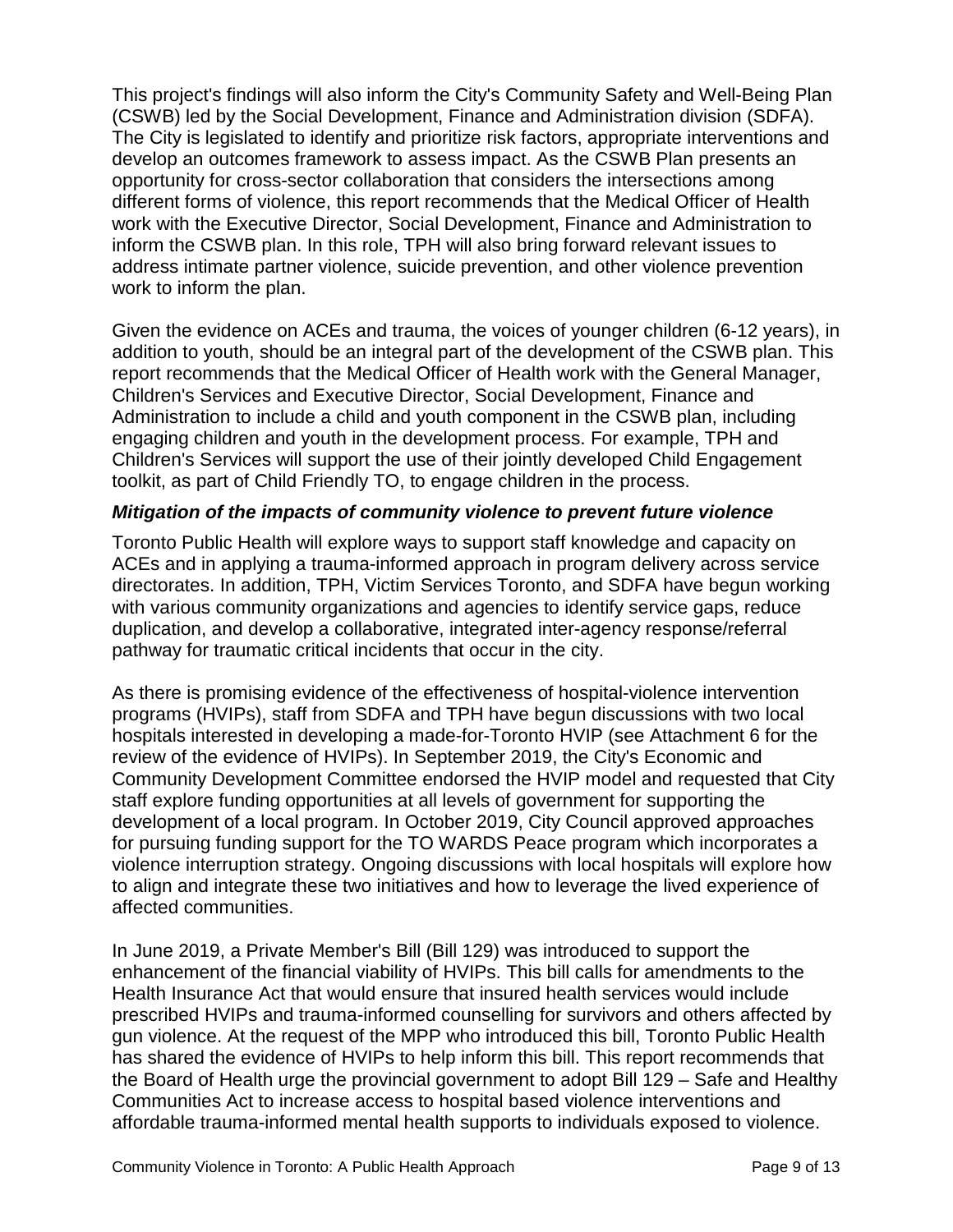Overall, it is critical that all new and future initiatives undertaken or funded by TPH or other City divisions include an investment in rigorous process and outcome evaluations to contribute to the local evidence base of what constitutes effective violence intervention programming in the Toronto context. Finally, sustainable funding of effective initiatives is also essential to enable working out implementation challenges, producing impact, and capturing longer-term outcomes.

#### **CONTACT**

Gayle Bursey, Director, Healthy Public Policy and Chronic Disease and Injury Prevention, Toronto Public Health, 416-338-0661, [Gayle.Bursey@toronto.ca](mailto:Gayle.Bursey@toronto.ca)

#### **SIGNATURE**

Dr. Eileen de Villa Medical Officer of Health

#### **ATTACHMENTS**

Attachment 1 - Community Violence in Toronto - Trends and Selected Demographic Patterns

Attachment 2 - A Review of Local Research on the Impacts of Community Violence

Attachment 3 - Risk and Protective Factors Associated with Community Violence

Attachment 4 - Community Violence Prevention: The Effectiveness of Child and Youth Interventions - Review of the Evidence (September 2019)

Attachment 5 - Resilience and Coping: The Effectiveness of Community-Based Group Mental Health Interventions after a Critical Incident - Review of the Evidence (September 2019)

Attachment 6 - Evidence Review of Hospital-Based Violence Intervention Programs and Preliminary Assessment of their Feasibility in the Toronto Context (July 2019) Attachment 7 - Summary of Consultations on Future Research to Examine the Impacts

of Community Violence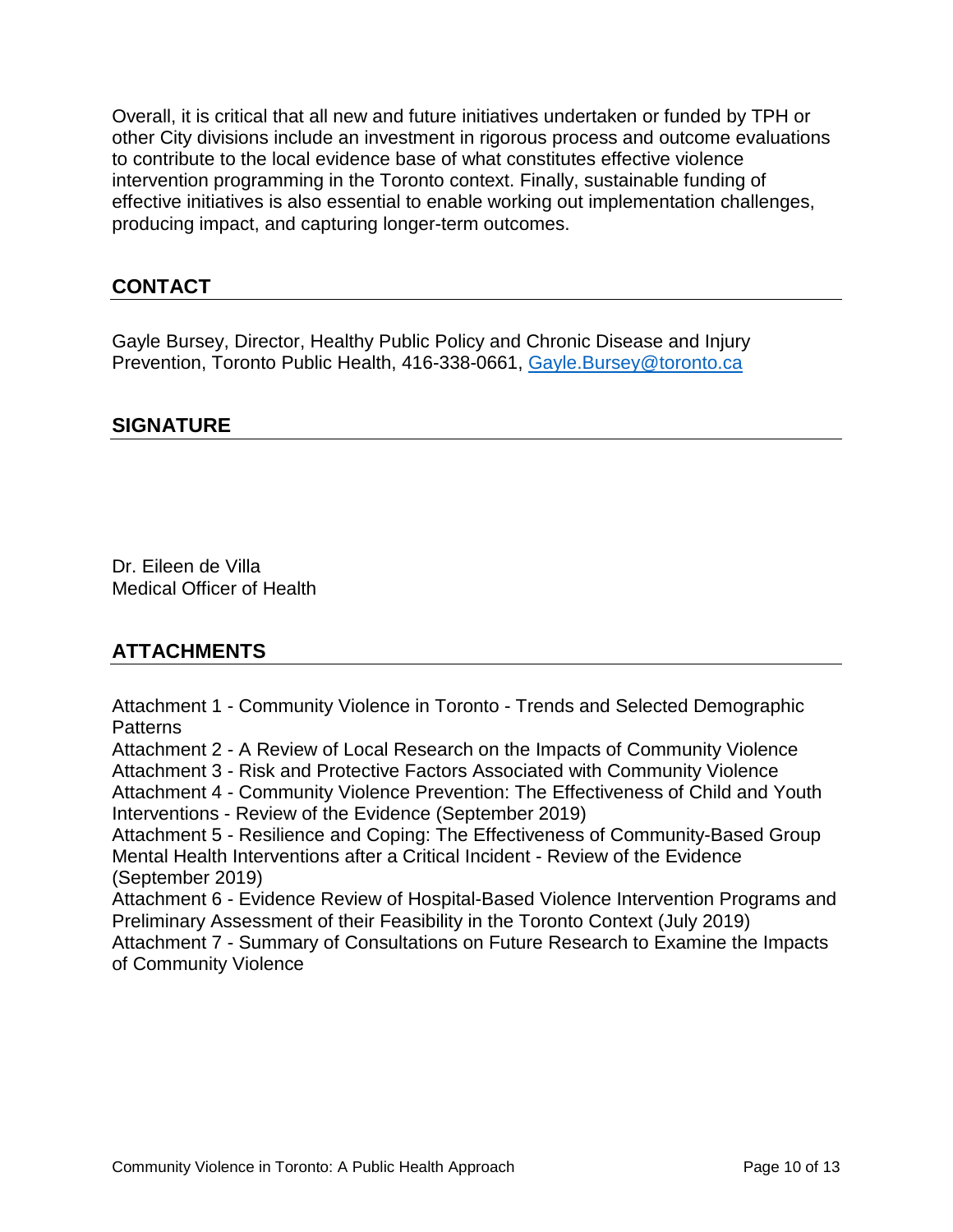#### **REFERENCES**

<span id="page-10-0"></span>1 The National Child Traumatic Stress Network. 2019. Community Violence. Downloaded at: <https://www.nctsn.org/what-is-child-trauma/trauma-types/community-violence>  $\overline{a}$ 

<span id="page-10-1"></span>2 Krug E.G. et al., eds. (2002). World report on violence and health. Geneva: WHO.

<span id="page-10-2"></span>3 Abt, T. (2017) Towards a Framework for Preventing Community Violence among Youth. *Psychology, Health & Medicine,* 22:sup1, 266-285.

<span id="page-10-3"></span>4 Decker, M.R., Wilcox, H.C., Holliday, C.N., & Webster, D.W. (2018). An Integrated Public Health Approach to Interpersonal Violence and Suicide Prevention and Response. *Public Health Reports, 133*(Supplement I). 65S-79S.

<span id="page-10-4"></span>5 Kiss, L., Schraiber, L. B., Hossain, M., Watts, C., & Zimmerman, C. (2015). The Link between Community-Based Violence and Intimate Partner Violence: the Effect of Crime and Male Aggression on Intimate Partner Violence Against Women*. Prevention Science, 16*(6), 881–889.

<span id="page-10-5"></span>6 Urbanik, M.-M. & K. D. Haggerty (2018). "'#It's Dangerous': The Online World of Drug Dealers, Rappers and the Street Code." *British Journal of Criminology 58*(6): 1343-1360.)

<span id="page-10-6"></span>7 Canadian Public Health Association. (1994). Violence in our society: a public health perspective. Ottawa: Canadian Public Health Association.

<span id="page-10-7"></span>8 Centers for Disease Control (CDC). The public health approach to violence prevention. Downloaded from: [https://www.cdc.gov/violenceprevention/pdf/PH\\_App\\_Violence-a.pdf.](https://www.cdc.gov/violenceprevention/pdf/PH_App_Violence-a.pdf)

<span id="page-10-8"></span>9 Zimmerman, G.M. & Posick, C. (2016). Risk Factors for and Behavioral Consequences of Direct Versus Indirect Exposure to Violence. *American [Journal of Public Health,](https://www.ncbi.nlm.nih.gov/pmc/articles/PMC4695920/) 106*(1), 178–188.

<span id="page-10-9"></span>10 DeCou, C.R. & Lynch, S.M. (2017). Assessing Adult Exposure to Community Violence: A Review of Definitions and Measures. *Trauma, Violence, & Abuse, 18*(1), 51-61.

<span id="page-10-10"></span>11 Fowler, P.J., Tompsett, C.J., Braciszewski, J.M., Jacques-Tura, A.J., & Baltes, A.B. (2009). Community violence: A meta-analysis on the effect of exposure and mental health outcomes of children and adolescents. *Development and Psychopathology, 21*, 227–259.

<span id="page-10-11"></span>12 Khenti, A. (2018). Three Decades of Epidemic Black Gun Homicide Victimization in Toronto: Analyzing causes and consequences of a criminological approach. Doctoral Dissertation. York University.

<span id="page-10-12"></span>13 Aden, M., Issa, A., Rayale, S., & Abokor L. (2018). *Another Day, Another Janazah: An Investigation into Violence, Homicide and Somali-Canadian Youth in Ontario*. Toronto: Youth Leaps.

<span id="page-10-13"></span>14 Webber, J., Thomson, D., Ferns, A., Brown, S., Gamble, M., Neale Jr., Hilry, & Cooray, N. (2018), *Neighbourhood Policing Program Evaluation Final Report*. Toronto, ON: Humber College & Toronto Police Service.

<span id="page-10-14"></span>15 Bailey, A. (October 24, 2018). Trauma, Racialized Youth, and Gun Violence. Presentation at Law Enforcement and Public Health October 20-24, 2018. Toronto, Canada.

<span id="page-10-15"></span>16 McDonald, C. et al. (2011). Community Violence Exposure and Positive Youth Development in Urban Youth. *Journal of Community Health, 36*(6), 925–932.

<span id="page-10-16"></span>17 Buka, S.L., Stichick, TL, Birdthistle, I, Earls, FJ. (2001). Youth exposure to violence: Prevalence, risks, and consequences. *American Journal of Orthopsychiatry, 71*(3), 298-310.

<span id="page-10-17"></span>18 Molnar BE, Gortmaker SL, Bull FC, Buka SL. (2004). Unsafe to play? Neighborhood disorder and lack of safety predict reduced physical activity among urban children and adolescents. *American Journal of Health Promotion,18*(5):378-86.

<span id="page-10-19"></span><span id="page-10-18"></span>19 Wright, A.W., Austin, M., Booth, C., & Kliewar, W. (2017). Systematic Review: Exposure to Community Violence and Physical Health Outcomes in Youth. *Journal of Pediatric Psychology, 42*(4), 2017, 364–378. 20 McDonald, C.C. & Richmond, T.R. (2008). The Relationship between Community Violence Exposure and Mental Health Symptoms in Urban Adolescents. *[Journal of Psychiatric Mental Health Nursing](https://www.ncbi.nlm.nih.gov/entrez/eutils/elink.fcgi?dbfrom=pubmed&retmode=ref&cmd=prlinks&id=19012675)*,*15* (10), 833–849.

<span id="page-10-20"></span>21 Lorenc T, et al. (2014). Crime, fear of crime and mental health: synthesis of theory and systematic reviews of interventions and qualitative evidence. *Public Health Research, No. 2.2*. [https://www.ncbi.nlm.nih.gov/books/NBK262852/.](https://www.ncbi.nlm.nih.gov/books/NBK262852/)

<span id="page-10-21"></span>22 MacMillan, R. (2000). Adolescent victimization and income deficits in adulthood: Rethinking the costs of criminal violence from a life-course perspective. *Criminology, [38 \(2\)](https://onlinelibrary.wiley.com/toc/17459125/2000/38/2)*, 553-588.

<span id="page-10-22"></span>23 Kersten L. et al. (2017) Community Violence Exposure and Conduct Problems in Children and Adolescents with Conduct Disorder and Healthy Controls. *Frontiers in Behavioral Neuroscience, 11*(Article 219).

<span id="page-10-23"></span>24 Perkins, A., Graham-Bermann, S. (2012). Violence Exposure and the Development of School-Related Functioning: Mental Health, Neurocognition, and Learning. *Aggression and Violent Behavior, 17*[\(1\), 89–](http://dx.doi.org/10.1016/j.avb.2011.10.001) [98.](http://dx.doi.org/10.1016/j.avb.2011.10.001)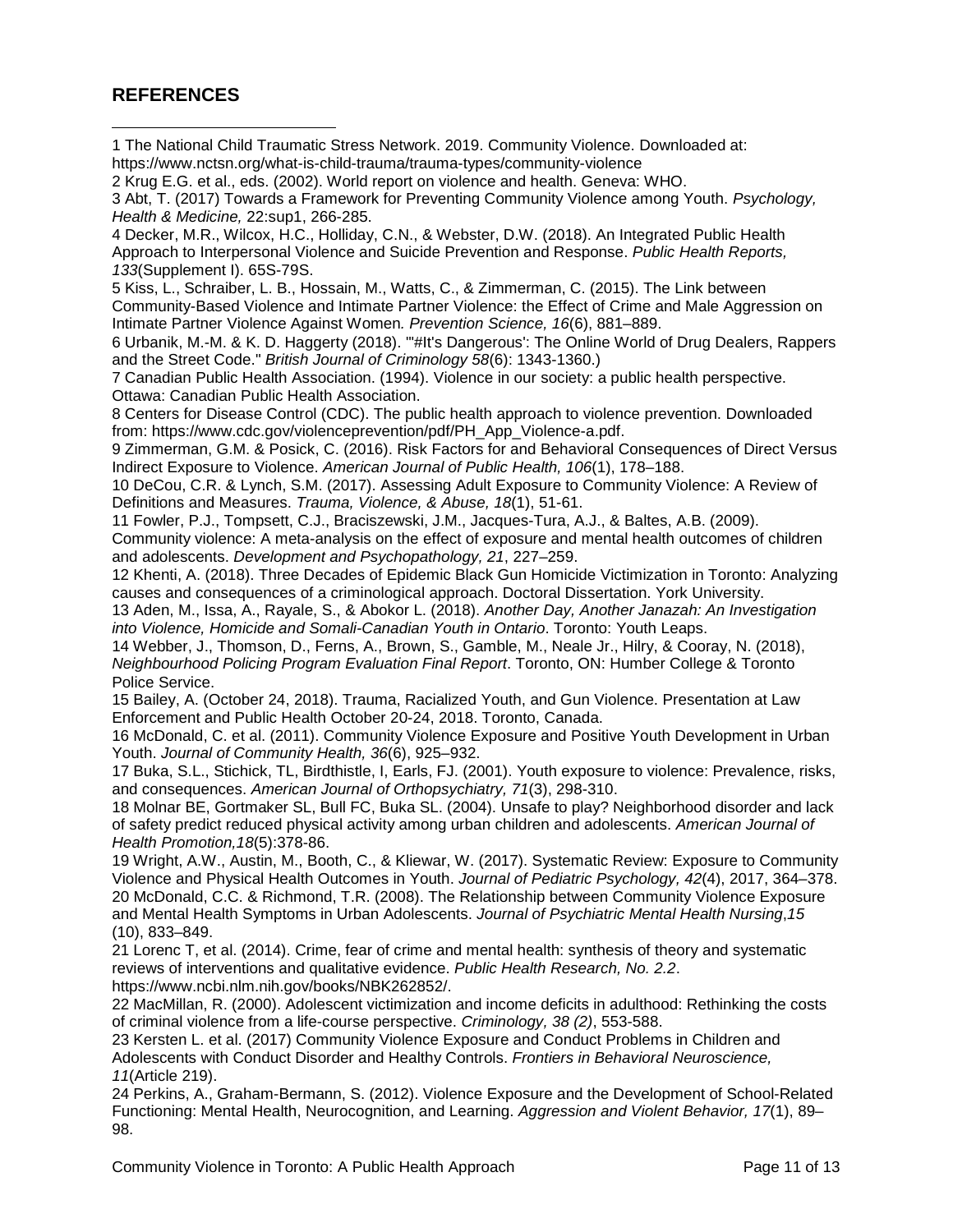<span id="page-11-0"></span> $\overline{a}$ 25 Wilczak, A. (2014). The Relationship between Youth Violence, Victimization, and Educational Outcomes. *Sociology Mind, 4*, 328-340.<http://dx.doi.org/10.4236/sm.2014.44033>

<span id="page-11-1"></span>26 Irvin-Erickson, Y., Lynch, M., Gurvis, A, Mohr, C., & Bai, B.(2017). *A Neighborhood-Level Analysis of the Economic Impact of Gun Violence.* Washington, DC: Urban Institute.

https://www.urban.org/sites/default/files/publication/90671/eigv\_final\_report\_2.pdfIrvin-

<span id="page-11-2"></span>27 Hoddenbagh, J., Zhang, T., & McDonald, S. (2009). *An Estimation of the Economic Impact of Violent Victimization in Canada, 2009*. Ottawa, ON: Department of Justice https://www.justice.gc.ca/eng/rp-pr/cjjp/victim/rr14\_01/rr14\_01.pdf

<span id="page-11-3"></span>28 Koegl, C.J., & Day, D.M. (2017). The Monetary Costs of Crime for a Sample of Offenders in Ontario. Advance online publication on Project MUSE. [https://www.muse.jhu.edu/article/712573](https://muse.jhu.edu/article/712573)

<span id="page-11-4"></span>29 McMurtry, R. & Curling, A. (2008). *The Review of the Roots of Youth Violence.* Toronto, ON: Queen's Printer.

<span id="page-11-5"></span>30 United Way Toronto, EKOS Research Associates, and Neighbourhood Change Research Partnership of Greater Toronto (2015). *The Opportunity Equation: Building opportunity in the face of growing income inequality*.<https://www.unitedwaygt.org/researchand-reports>

<span id="page-11-6"></span>31 United Way Greater Toronto and Neighbourhood Research Partnership. (2019). *Rebalancing the Opportunity Equation*.<https://www.unitedwaygt.org/researchand-reports>

<span id="page-11-7"></span>32 Environics Institute. (2017). *The Black Experience Project in the GTA: Overview Report.* <https://www.environicsinstitute.org/projects/project-details/black-experience-project-in-the-gta> 33 Hulchanski, John David. *The three cities within Toronto: Income polarization among Toronto's neighbourhoods, 1970-2005*. Toronto: Cities Centre, University of Toronto, 2010.

<span id="page-11-9"></span><span id="page-11-8"></span>34 Kumar, N., Aery, A., & Weston, N.A. (2019). *Stress Report: A snapshot of socioeconomic status, housing quality and crime across Toronto neighbourhoods*. Toronto, ON: Wellesley Institute. https://www.wellesleyinstitute.com/wp-content/uploads/2019/03/Stress-Report-Wellesley-Institute\_Final.pdf

<span id="page-11-10"></span>35 City of Toronto (2017). *Toronto Action Plan to Confront Anti-Black Racism*. Toronto, ON: City of Toronto. <https://www.toronto.ca/legdocs/mmis/2017/ex/bgrd/backgroundfile-109127.pdf>

<span id="page-11-11"></span>36 City of Toronto (2015). *TO Prosperity: Toronto Poverty Reduction Strategy*. Toronto, ON: City of Toronto.

<span id="page-11-12"></span>37 Toronto Public Health (TPH). (2015). *The Unequal City 2015: Income and Health Inequities in Toronto*. Toronto Public Health: Surveillance and Epidemiology Unit.

<span id="page-11-13"></span>38 Toronto Public Health (2013). *Racialization and Health Inequities in Toronto*. October, 2013. http://www.toronto.ca/legdocs/mmis/2013/hl/bgrd/ backgroundfile-62904.pdf

<span id="page-11-14"></span>39 Children's Aid Society of Toronto. (2018). *Together for Brighter Futures: 2017-2018 Annual Report.* http://www.torontocas.ca/sites/torontocas/files/AnnualReports/CAST\_AR2018\_English.pdf

<span id="page-11-15"></span>40 Ontario Human Rights Commission (2018). *A Collective Impact: Interim report on the inquiry into racial profiling and racial discrimination of Black persons by the Toronto Police Service.* http://www.ohrc.on.ca/en

<span id="page-11-16"></span>41 James, C.E. & Turner, T. (2017). *Towards Race Equity in Education: The Schooling of Black Students in the Greater Toronto Area.* Toronto, ON: York University. [http://edu.yorku.ca/files/2017/04/Towards-](http://edu.yorku.ca/files/2017/04/Towards-Race-Equity-in-Education-April-2017.pdf)[Race-Equity-in-Education-April-2017.pdf](http://edu.yorku.ca/files/2017/04/Towards-Race-Equity-in-Education-April-2017.pdf)

<span id="page-11-17"></span>42 Wortley, S., & Tanner, J. (2006). Immigration, social disadvantage and urban youth gangs. Results of a Toronto-area study. *Canadian Journal of Urban Research, 15*(2), 18-37.

<span id="page-11-18"></span>43 Wortley, S. (2019). Perceptions of Injustice, Reporting Crime to the Police and Youth Violence. Presentation at Beyond Gangs Event sponsored by the Department of Sociology, Centre for Criminology, University of Toronto, Feb 26, 2019.

<span id="page-11-19"></span>44 Public Health Agency of Canada. Trauma and Violence-informed Approaches to Policy and Practice. [https://www.canada.ca/en/public-health/services/publications/health-risks-safety/trauma-violence](https://www.canada.ca/en/public-health/services/publications/health-risks-safety/trauma-violence-informed-approaches-policy-practice.html)[informed-approaches-policy-practice.html](https://www.canada.ca/en/public-health/services/publications/health-risks-safety/trauma-violence-informed-approaches-policy-practice.html)

<span id="page-11-20"></span>45 Lynn-Whaley, J. & Sugarmann, J. (2017). *The Relationship Between Community Violence and Trauma: How violence affects learning, health, and behavior*. Los Angeles, CA: Violence Policy Center. <http://vpc.org/studies/trauma17.pdf>

<span id="page-11-22"></span><span id="page-11-21"></span>46 Pinderhughes H, Davis R, Williams M. (2015). *Adverse Community Experiences and Resilience: A Framework for Addressing and Preventing Community Trauma*. Oakland CA: Prevention Institute. 47 Felitti, V.J., Anda, R. F., Nordenberg, D., Williamson, D., Spitz, A. M., Edwards V. & Marks, J. S. (1998). Relationship of childhood abuse and household dysfunction to many of the leading causes of death in adults: The Adverse Childhood Experiences (ACE) Study. *American Journal of Preventive Medicine, 14*(4), 245-258.